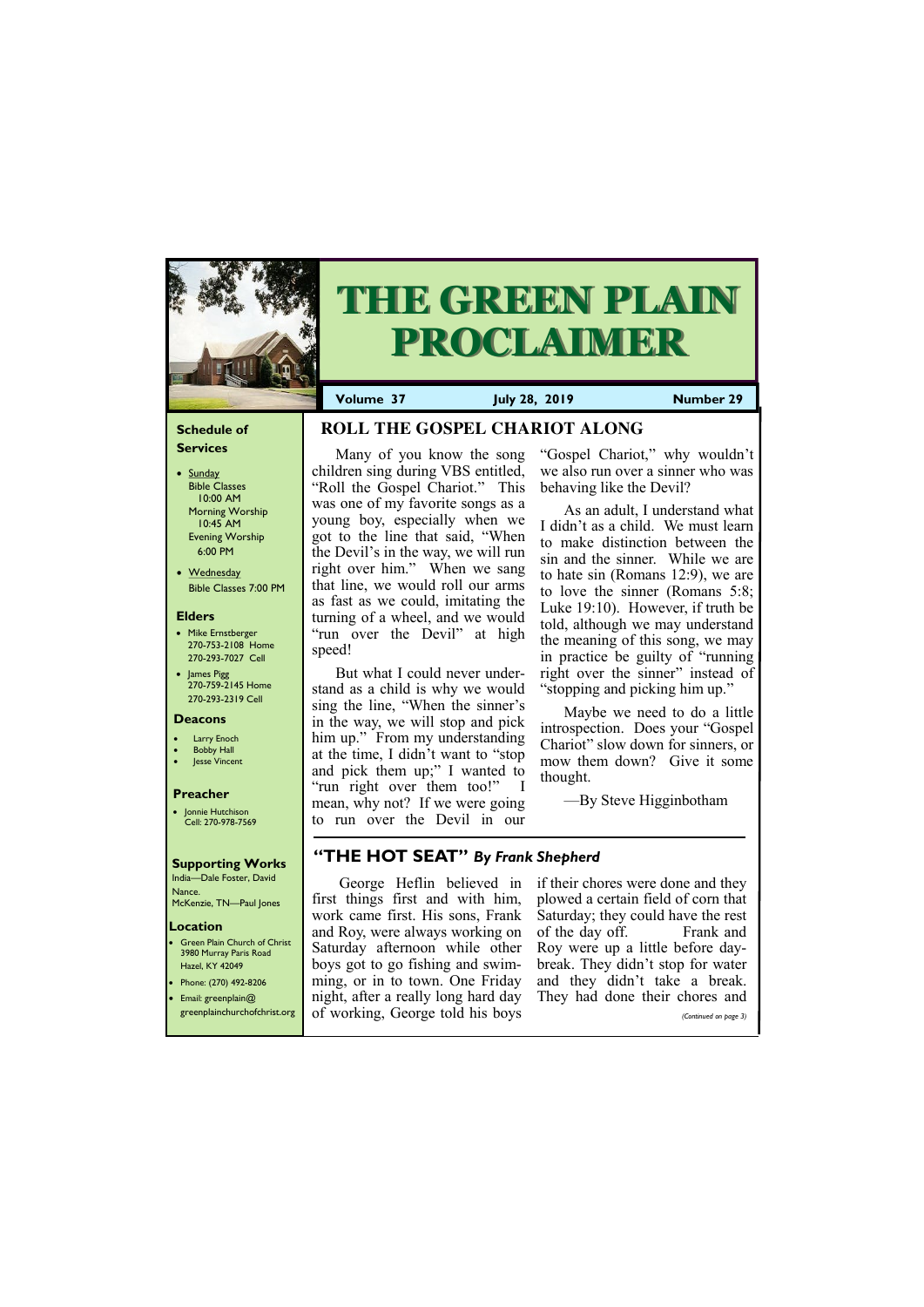## NEWS AND NOTES

- *REMEMBER IN PRAYER: Green Plain members*: Paul Brandon Lori Brandon , Peggy Jarvis, Rex and Margaret Enoch, Will Ed and Faye Travis , Mary Crutchfield, Vickie and Kaitlyn Canter, Joanne Barnes, Frank Towery, Maxine Pool, Hayes Grady, Jim Fielder, Larry Enoch and Jesse and Mary Vincent.
- **Family and Friends:** Betty Pond, Byron White, Meredith Enoch, Kenneth Mizell, Walter Bryars, Ann Workman, Mike and Dollie Kiser, Will and Nancy Winchester, Dean Carroll, Maryanne Stubblefield, Annie Lyons, Kenzie Murdock, Jim Hutson, Janice Canter, Maryanne Pedigrew, Dale Foster, Thomas Cooker, Don and Sherry Blackwell , Neal Parker and Andrea Phillips.
- **Mark Your Calendar**: *Fall Gospel Meeting* with Victor Eskew is scheduled for September 8-12. Fall session of the *School of Biblical Studies* will be conducted for eight consecutive Monday beginning on September 16th.
- **Pantry items for June** 7—Canned Beets; 14—Pork-n-Beans; 21—Spinach; 28—Paper Towels.
- Remember our **snacks for the hospital program** and place your items in the baskets in the lobby.
- **PASS IT ON!** When you have finished reading this bulletin, why not pass it on to a loved one, friend or neighbor. Use this as a tool to spread the gospel. Or, pick up extra copies to hand or mail to others.
- **See our Facebook page** for announcements, updates and articles. Access to past editions of this bulletin are available on our website at http://greenplainchurchofchrist.org.
- **Mission Work:** Please continue to pray for the preachers this congregation is supporting in India and for Dale Foster, Ronnie Gootan, David Nance, Mike Kiser and Paul Jones in their respective works.
- Watch **"A Bible Answer"** each Sunday morning at 8:00 am on WQWQ TV in Paducah, KY. This program is also available on their website at abibleanswertv.org and on GBN and YouTube**.**
- **July 2019 Anniversaries:** ;**16th** Rex & Margret Enoch **Birthdays: 7th—**Chad Canter**; 9th** Eli Salves; **18th** Hayes Grady; **30th** Jim Lowrie; Please let us know if we have left anyone out*.*
- *"Therefore we also, since we are surrounded by so great a cloud of witnesses, let us lay aside every weight, and the sin which so easily ensnares us, and let us run with endurance the race that is set before us" (Hebrews 12:1).*



**Page 2**

*BIBLE RESEARCH QUESTION*

**This Week: Was man idle in the Garden of Eden?**

**Last Week**: *Who was Epaphroditus?* A messenger sent by the church at Philippi with a gift for the apostle Paul, who was under house arrest in Rome

| (Philippians 2:25; 4:18). | . |
|---------------------------|---|
|                           |   |

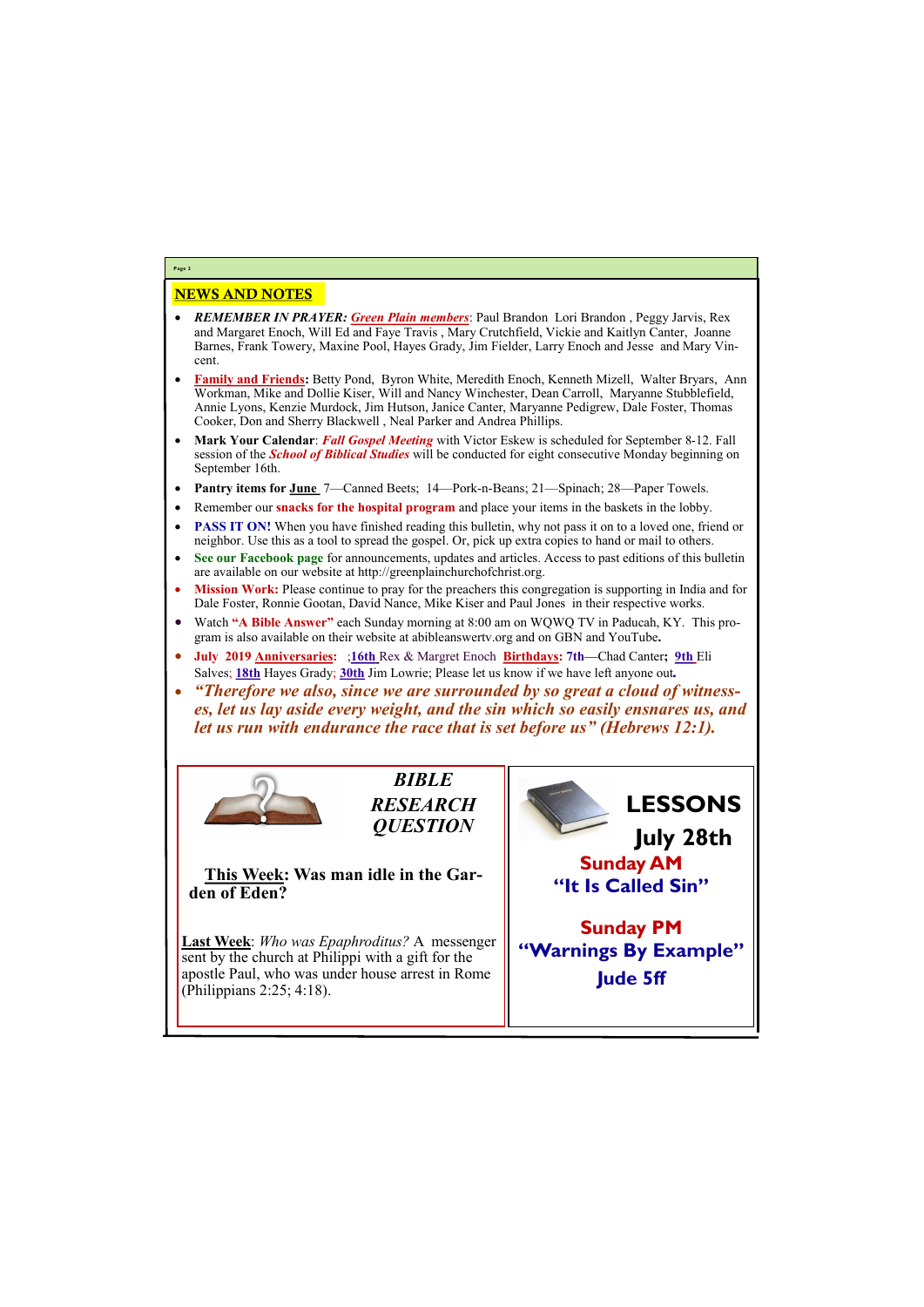**Page 3**

## **"ANTICHRIST** *By Paul Kirkpatrick*

After watching a history channel production of the same name, I found it interesting that the name "Antichrist" was deemed synonymous with the beast of Revelation. There is no correlation between the two found in Scripture. John's letters are the only place that such a term as "antichrist" is found. Many assume that the beast and antichrist are the same. John tells us that there are many antichrists [plural] that are already in the world. Obviously, the term "antichrist" does not refer to just one individual, but to several. Maybe the answer can be found in 1 John 2:7 where John identifies antichrist; For many deceivers are entered into the world, who confess not that Jesus Christ is come in the flesh. This is a deceiver and an antichrist. So John gives the criteria for antichrist, i.e. one that does not confess that Jesus has come into the world.

John was confronting Gnosticism, (a belief that Jesus did not come in the flesh but only came in spirit form) that had invaded the Church. He was warning those who held this belief that they were of the spirit of antichrist [And every spirit that confesseth not that Jesus Christ is come in the flesh is not of God: and this is that spirit of antichrist, whereof ye have heard that it should come; and even now already is it in the world. 1 John 4:3].

Though there are few Gnostics today there are many who are anti-Christ. Anti-Christ would translate as against Christ, in opposition to Christ or contrary to Christ. Sadly, there are many who fit this description today.

—*Warner's Chapel church of Christ*

were plowing the field by ten-thirty. With about three fourths of the filed plowed, around twelve-thirty, one of the mules they were plowing with got tired and sat down on his hind legs. He refused to budge. Frank and Roy used up a bunch of switches but Windy wouldn't move. Desperate, the boys built a fire under Windy and he got up in a

## hurry. But he walked about ten feet and sat down again. They built another fire and Windy moved again – and sat down again. Needless to say, the boys finished their plowing without Windy. Some folks are like that old mule; they need a fire built under them to get them going. Don't be like Windy, or you'll always be on the hot seat.

#### *(Continued from page 1)*

## **Building for the Future**

 An elderly carpenter was ready to retire. He told his employer - contractor of his plans to leave the house-building business and live a more leisurely life with his wife enjoying his extended family. He would miss the paycheck, but he needed to retire. They could get by. The contractor was sorry to see his good worker go and asked if he could build just one more house as a personal fa-

work. He resorted to shoddy workmanship and used inferior materials. It was an unfortunate way to end a dedicated career.

| vor. The carpenter said yes, but in time it   | $\frac{1}{100}$ and $\frac{1}{100}$ and $\frac{1}{100}$ and $\frac{1}{100}$ are $\frac{1}{100}$ and $\frac{1}{100}$ and $\frac{1}{100}$ and $\frac{1}{100}$ |
|-----------------------------------------------|-------------------------------------------------------------------------------------------------------------------------------------------------------------|
| was easy to see that his heart was not in his | (Continued on page 4)                                                                                                                                       |

 When the carpenter finished his work the employer came to inspect the house. He handed the front-door key to the carpenter. "This is your house," he said, "my gift to you." The carpenter was shocked! What a shame! If he had only known he was building his own house, he would have done it all